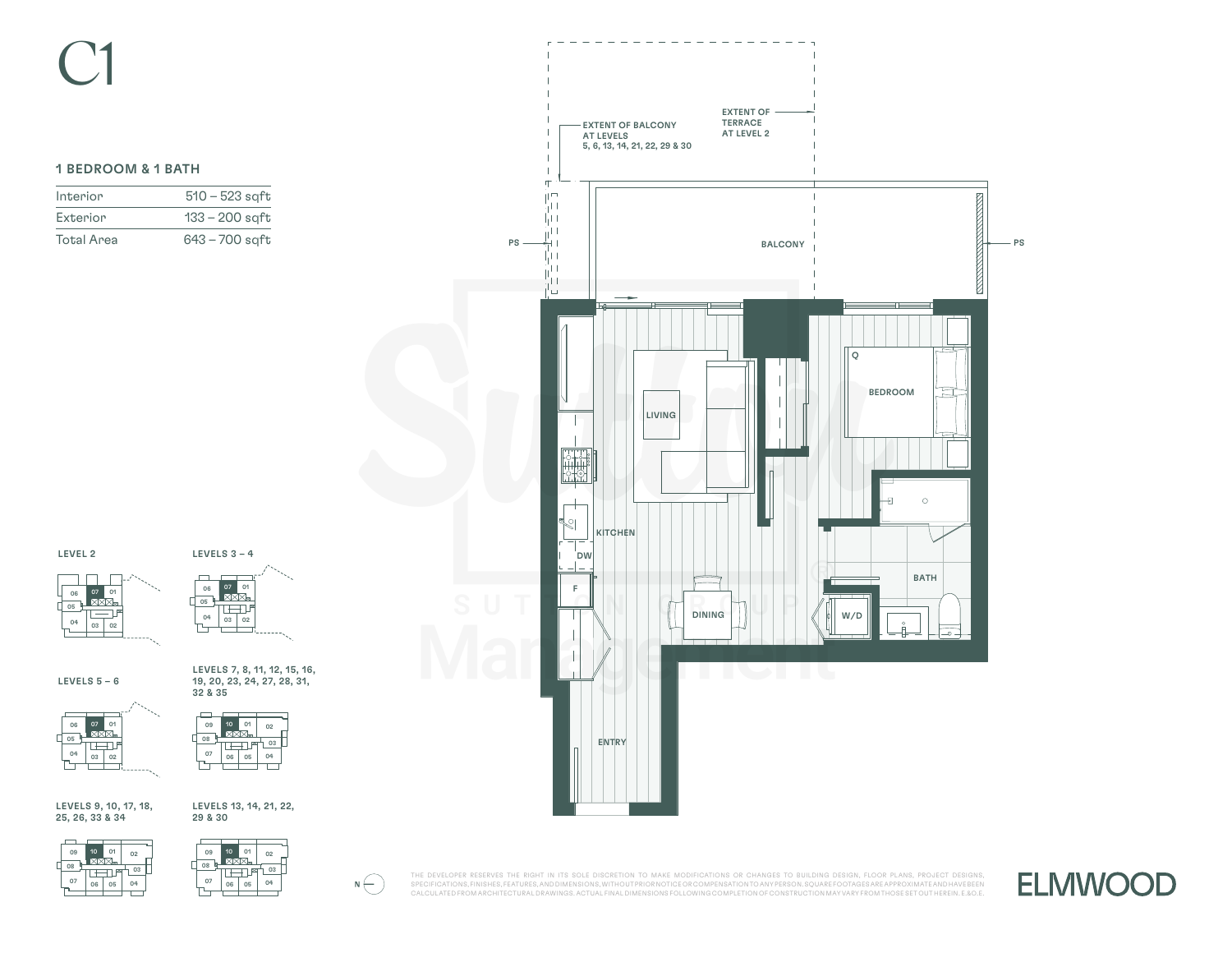# C2

# 1 BEDROOM & 1 BATH

| Interior          | $565$ sqft     |
|-------------------|----------------|
| Exterior          | 140 – 169 sqft |
| <b>Total Area</b> | 705 – 734 sgft |



## LEVEL 2





LEVELS  $5 - 6$ 

06 07 01 05 تنصر  $04$  03  $\overline{0}$ 



LEVELS 7, 8, 11, 12, 15, 16, 19, 20, 23, 24, 27, 28, 31,

LEVELS 9, 10, 17, 18, 25, 26, 33 & 34

### LEVELS 13, 14, 21, 22, 29 & 30





 $\setlength{\unitlength}{.05cm} \begin{picture}(20,5) \label{picc} \put(0,0){\dashbox{0.5}(5,0){ }} \thicklines \put(15,0){\dashbox{0.5}(5,0){ }} \thicklines \put(15,0){\dashbox{0.5}(5,0){ }} \thicklines \put(15,0){\dashbox{0.5}(5,0){ }} \thicklines \put(15,0){\dashbox{0.5}(5,0){ }} \thicklines \put(15,0){\dashbox{0.5}(5,0){ }} \thicklines \put(15,0){\dashbox{0.5}(5,0){ }} \thicklines \put(15,0){\dashbox{0.5}(5,$ THE DEVELOPER RESERVES THE RIGHT IN ITS SOLE DISCRETION TO MAKE MODIFICATIONS OR CHANGES TO BUILDING DESIGN, FLOOR PLANS, PROJECT DESIGNS, SPECIFICATIONS, FINISHES, FEATURES, AND DIMENSIONS, WITHOUT PRIOR NOTICE OR COMPENSATION TO ANY PERSON. SQUARE FOOTAGES ARE APPROXIMATE AND HAVE BEEN CALCULATED FROM ARCHITECTURAL DRAWINGS. ACTUAL FINAL DIMENSIONS FOLLOWING COMPLETION OF CONSTRUCTION MAY VARY FROM THOSE SET OUT HEREIN. E.&O.E.